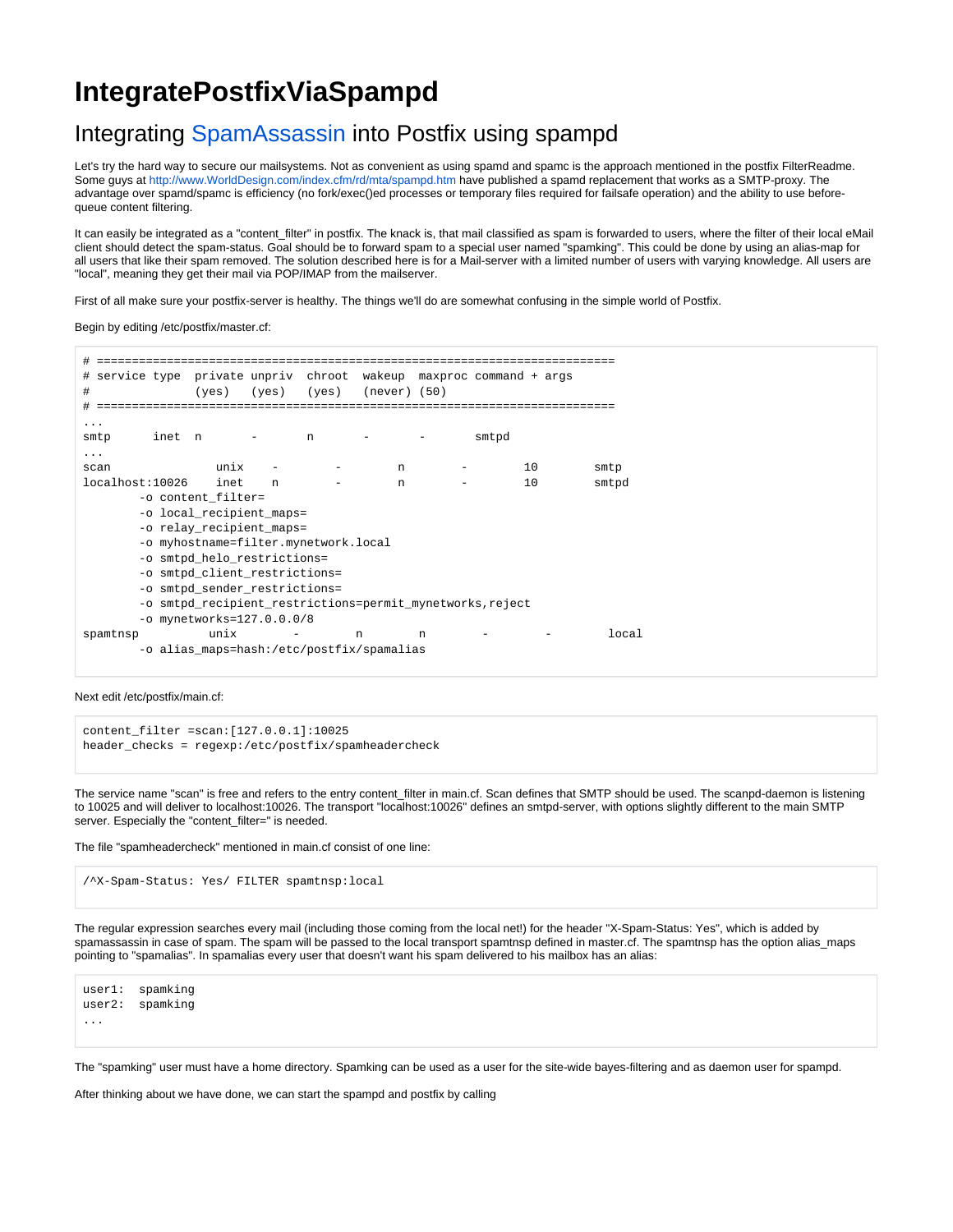```
spampd --port=10025 --relayhost=127.0.0.1:10026 --user=spamking --tagall
rcpostfix reload
```
A test should be made with "telnet 127.0.0.1 10025". The Postfix-SMTP should be accessible via the Proxy.

Next step is ripping the spamassassin rc-script in order to start spampd. Perhaps someone is able to change spampd in the way that it can be started by postfix itself via master.cf.

#### **Comments**

I found that with this setup on my sever, [SpamAssassin](https://cwiki.apache.org/confluence/display/SPAMASSASSIN/SpamAssassin) couldn't determine the envelope sender as needed for certain rules (e.g. DNS\_FROM\_\*, NO\_DNS\_FOR\_FROM, SPF\_\*). I fixed this by passing the -sef (-seh could work as well; but see documentation first) switch to spampd and then adding

```
 envelope_sender_header X-Envelope-From
```
to my [SpamAssassin](https://cwiki.apache.org/confluence/display/SPAMASSASSIN/SpamAssassin) config. - JoshuaPettett

### Spampd as a Before-Queue Content Filter

Following the guidelines at [http://www.postfix.org/SMTPD\\_PROXY\\_README.html](http://www.postfix.org/SMTPD_PROXY_README.html) I was able to install spampd as a before-queue filter on an Ubuntu server. This allows rejection of spam before the connection with the offending SMTP client has been lost, thus eliminating the impossible choice of what to do about false positives in the case where you don't want users to be bothered with having to review their spam.

In a nutshell, it goes like this:

(1) Use Synaptic to install spampd, spamassassin, libnet-dns-perl and libmail-spf-query-perl.

(2) Make /root/.spamassassin writable for the spampd user.

(3) Edit /etc/default/spampd to set "STARTSPAMPD=1" and to make any other desired changes.

(4) Edit /etc/spamassassin/local.cf and make any desired changes. I set use\_bayes to 0 to avoid the overhead and complexity of Bayesian filtering.

(5) Run sa-update to bring the filters up to date, and create a cron script /etc/cron.daily/spampd looking like this to perform these updates daily:

```
#!/bin/sh
sa-update && /etc/init.d/spampd restart
true
```
Scott Lamb writes: "The cron script must [...] restart spampd for the changes to take effect. [...] on [RedHat]-based distributions, sa-update && /sbin/service spampd restart will do. (sa-update returns false if no updates were available.) This might cause mails in progress at the time to get a 4xx failure with 'queue file write error' because spampd does not support graceful restarts. That's harmless; the remote system will retry."

(6) Edit /etc/postfix/master.cf. The following replaces the initial "smtp" entry: